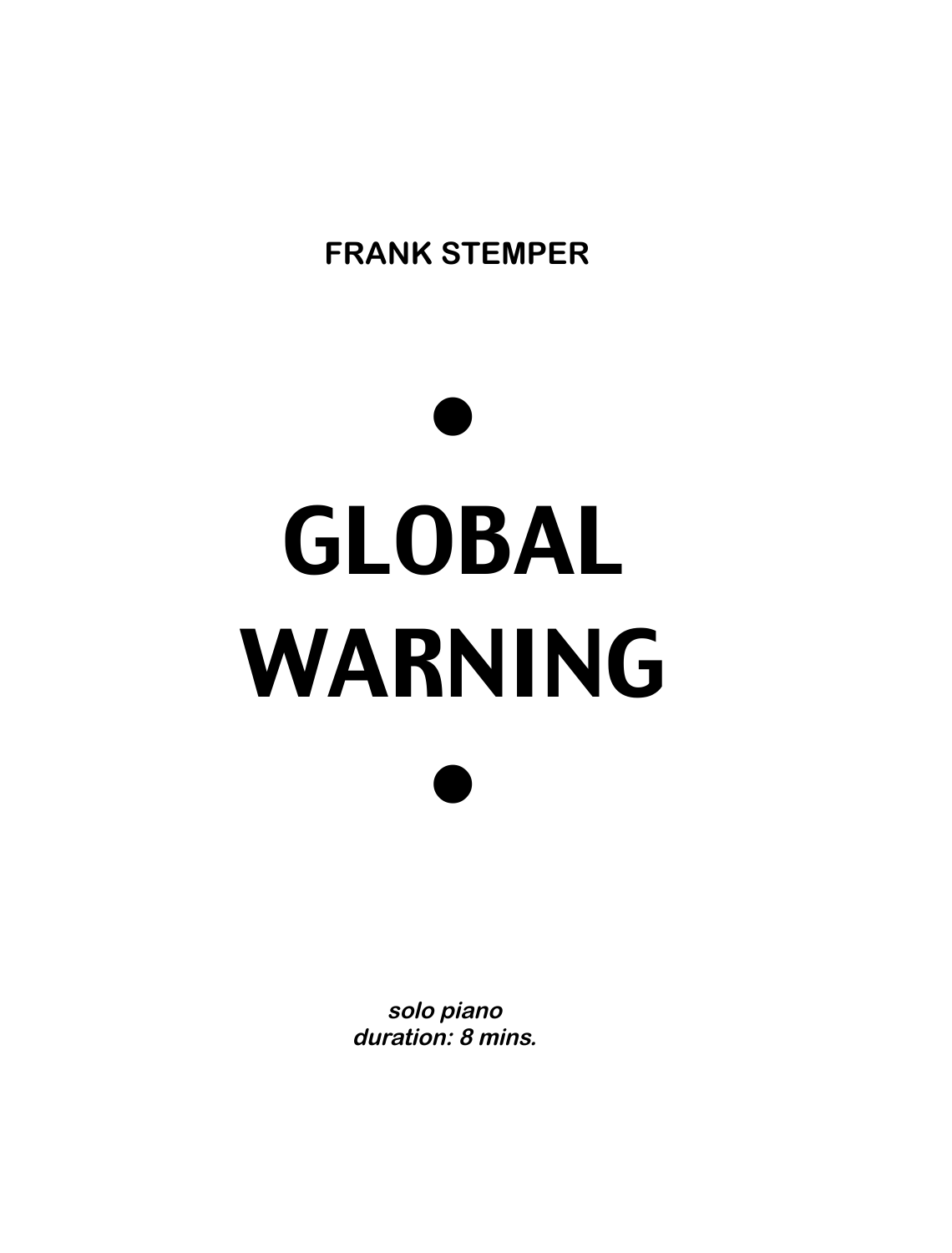## •GLOBAL WARNING•

### PERFORMANCE NOTES

### 1. Runs: Beaming and Stems

Because the many short, fast passages of this piece are dependant on the alternation between the LH and RH, I have made an attempt to show this "ballet" with up and down stems. In addition, I have broken up the primary beam, u sually 32nd note grouping of 8 - 10 notes in order to more overtly show this alternation.

In regard to the execution of these runs: when slurred they should be performed legato and as fluid as possible; When they are not slurred, the opposite is desired - i.e., a chaotic disjunctness, "angular" with some quirky (improvised - ad lib) accents, etc.

### 2. W.Rit. or W.Acc.

These symbols mean "Written Ritard" and "Written Accelerando," respectively. Passages marked with these symbols may be played as written or the exact tempo and rhythms may be slightly improvised to bring out the rit./acc. effect more naturally.

3. All staccato notes should be the same - short and sharp, no matter the written duration.

4. Grace notes are always before the beat and very fast.

5. This piece uses the sustain pedal thematically, an ECHO, as marked in the score. Pedal markings are exact and usually not ad lib, but will probably need to be adjusted during performance for the specific piano and hall, so there is not too little or too much sound.

When there are no pedal markings, there should be no use of the sustain pedal, or at least very little.

6. Although the meter changes continuously, this does not represent changing metric patterns but merely different lengths of time between down beats. Bar lines indicate a feeling of down beat; in split bars, dotted bar lines indicate a feeling of up beat.

7. Accidentals do hold through the bar, but only for that octave. However, there are reminder/redundant accidentals.

F.S.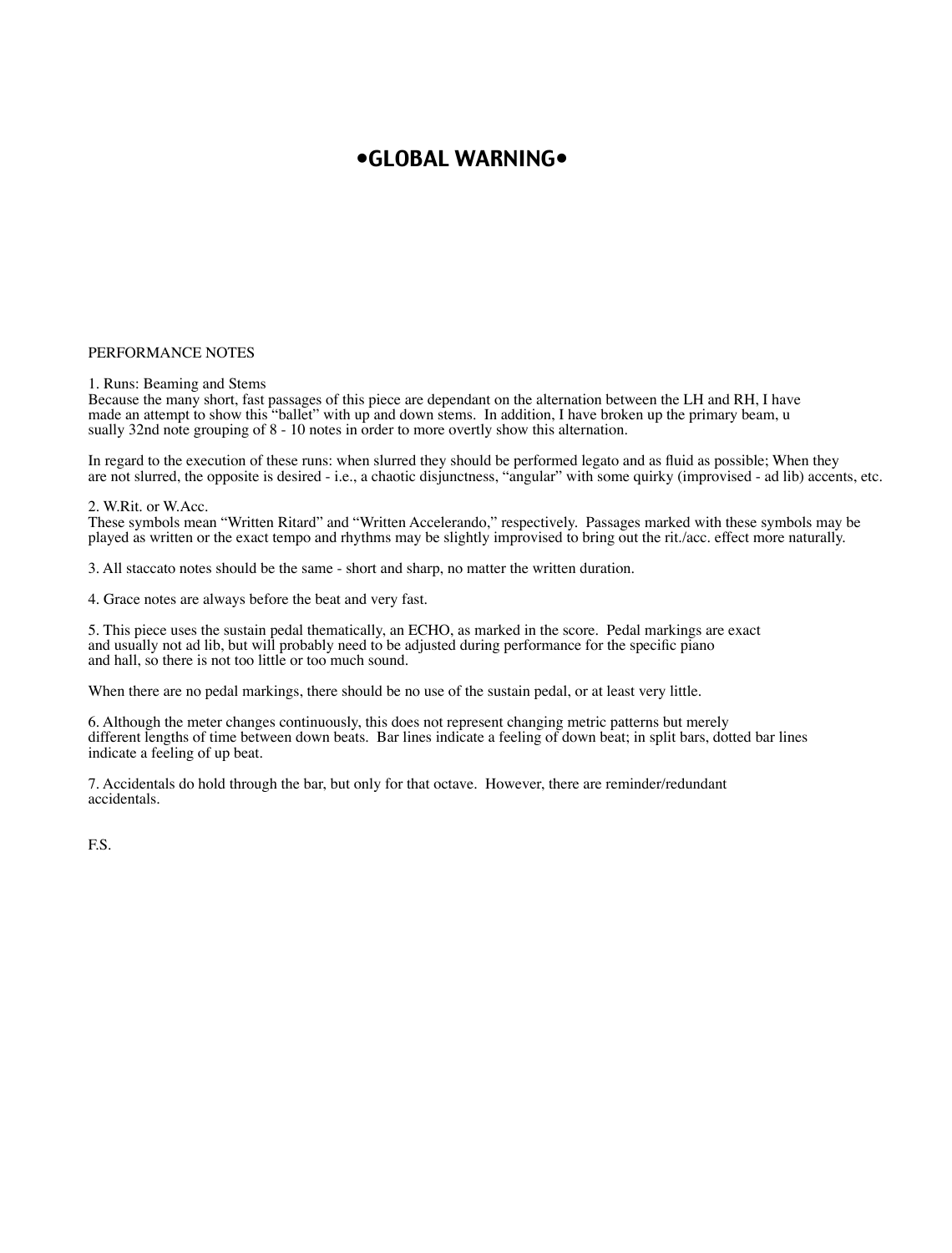# •GLOBAL•WARNING• *for Junghwa Lee*

Frank Stemper (2007)



*©2007 by F. Leidgen Stemper*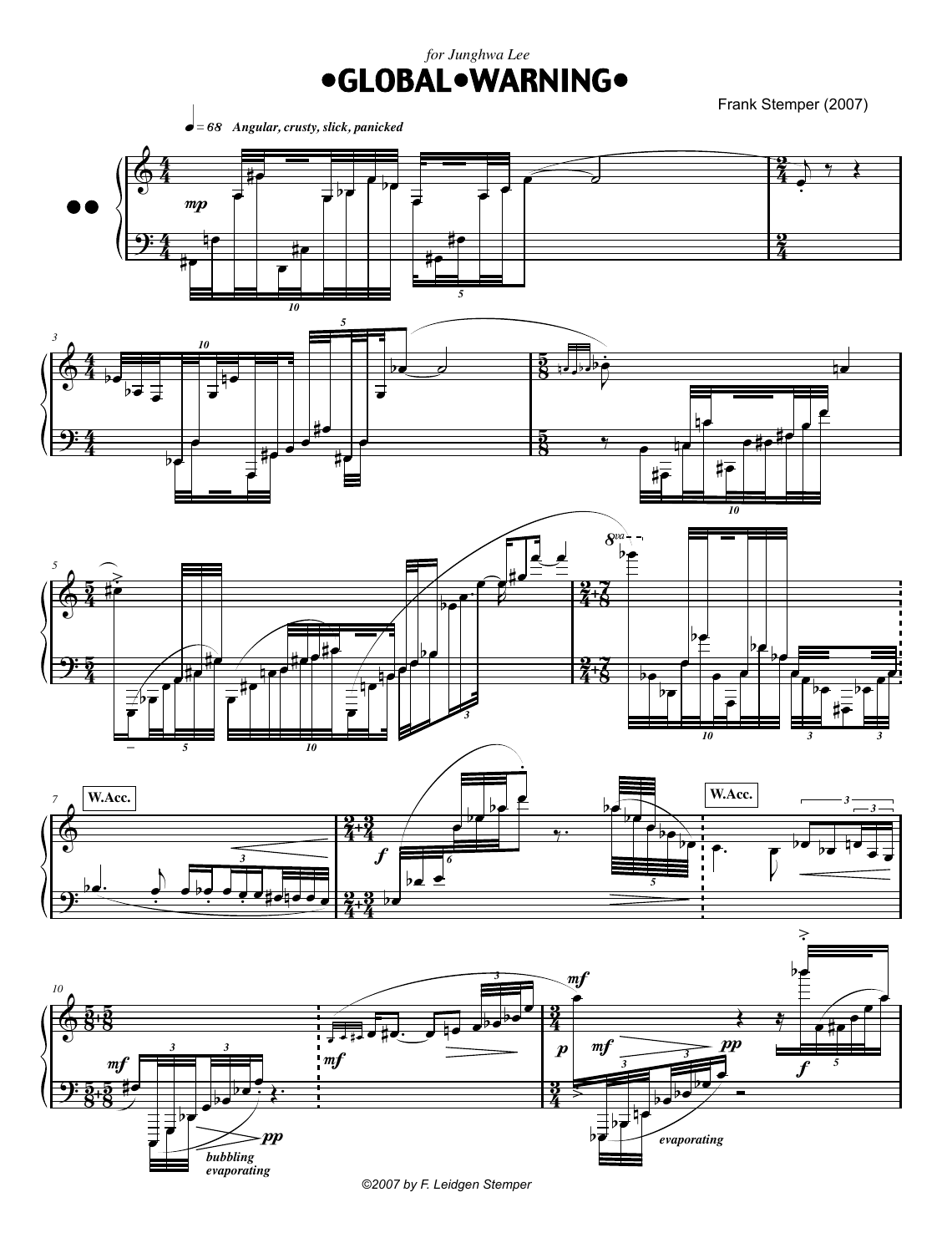







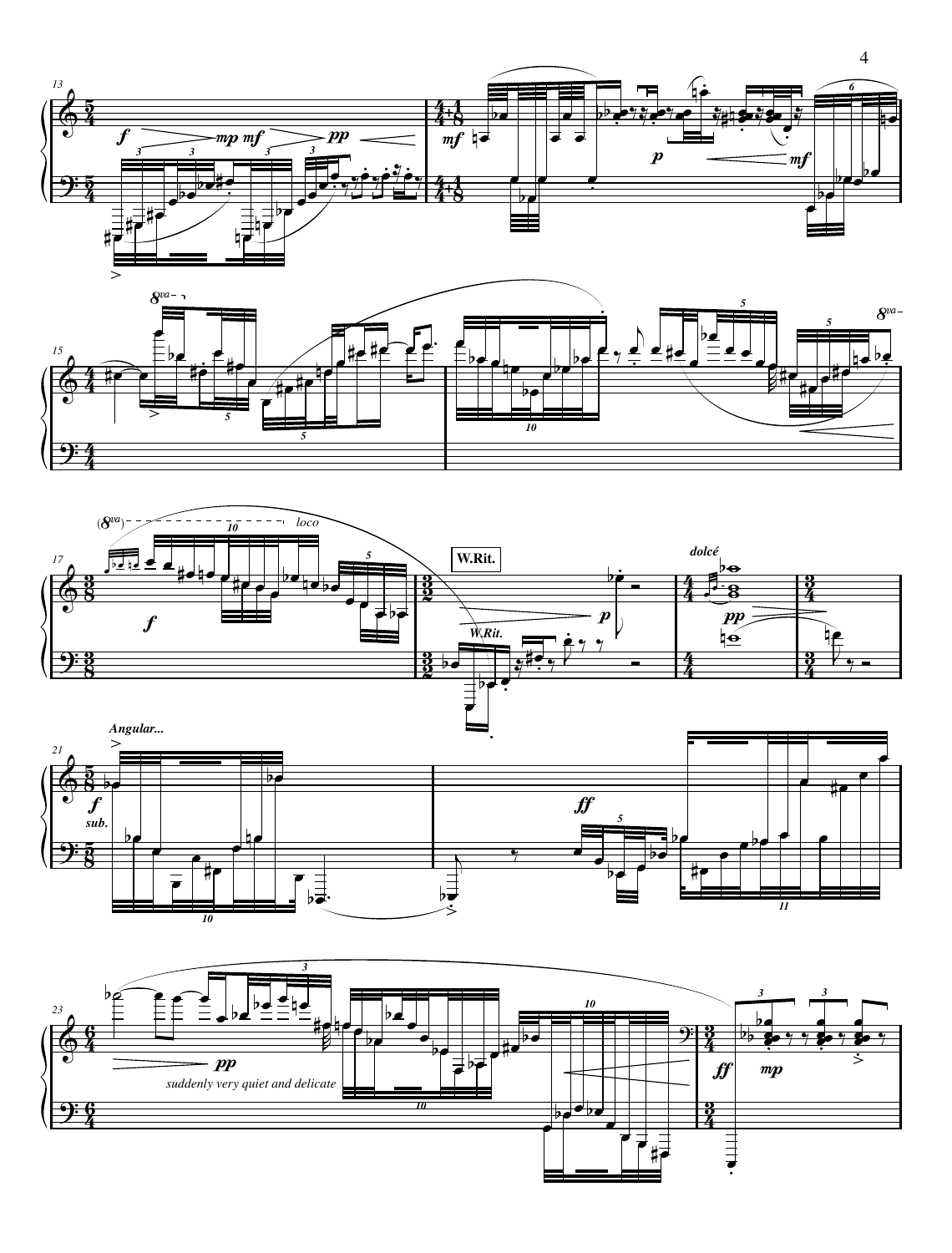

 $\frac{\partial^{v b}}{\partial}$  $\frac{1}{2}$  =  $\frac{1}{2}$  =  $\frac{1}{2}$  =  $\frac{1}{2}$  =  $\frac{1}{2}$  $- - - - \frac{1}{2}$ ppp<br>µ







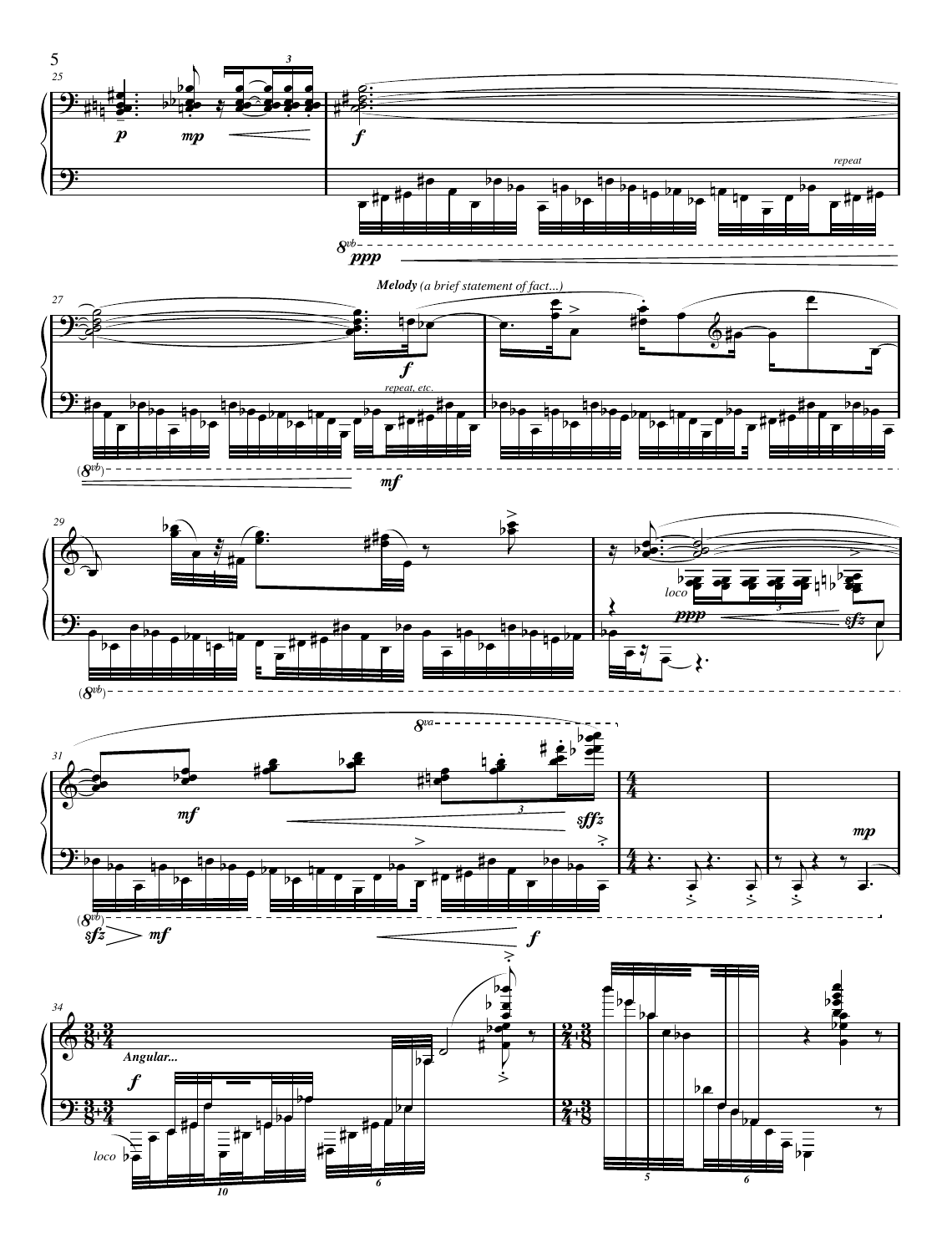









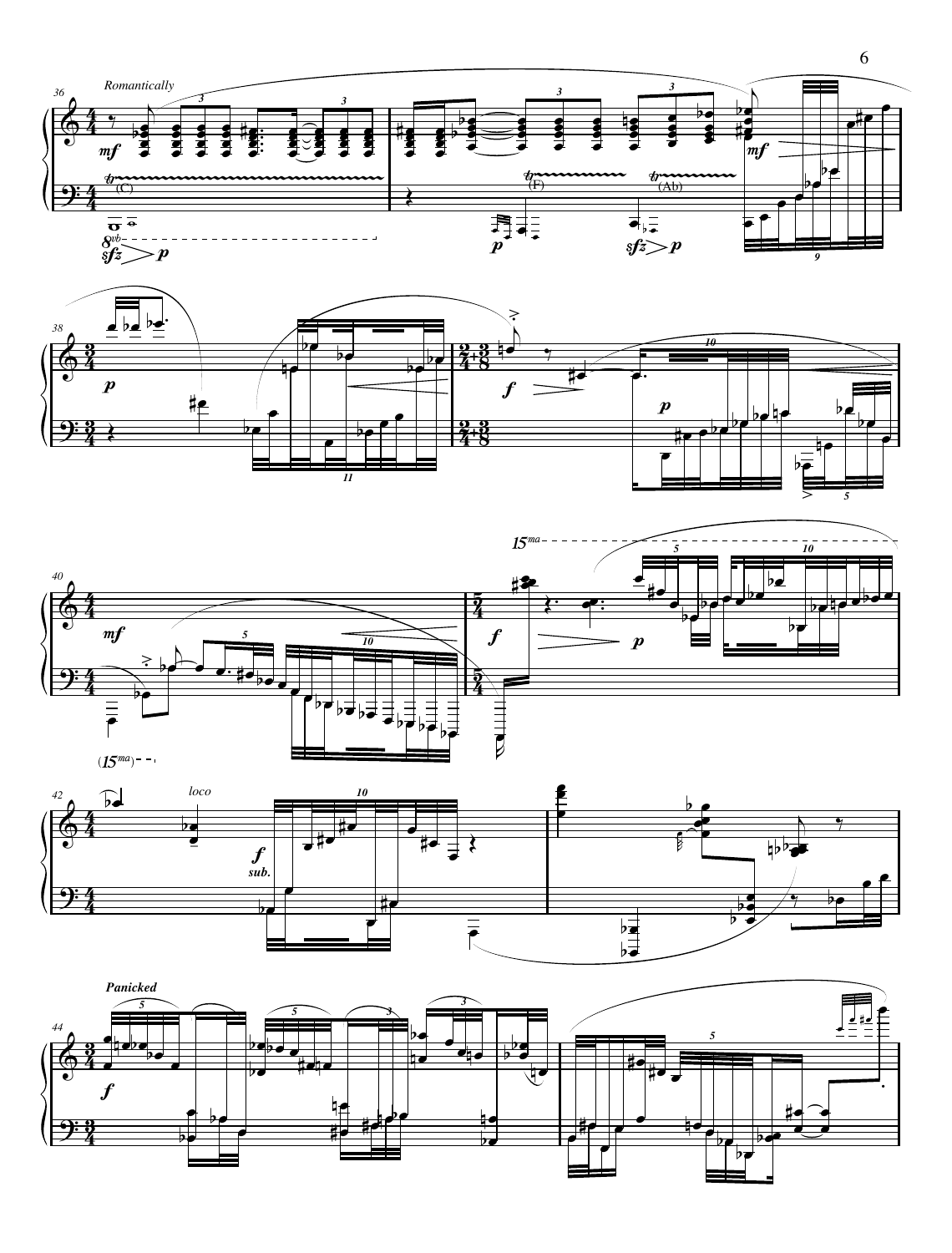

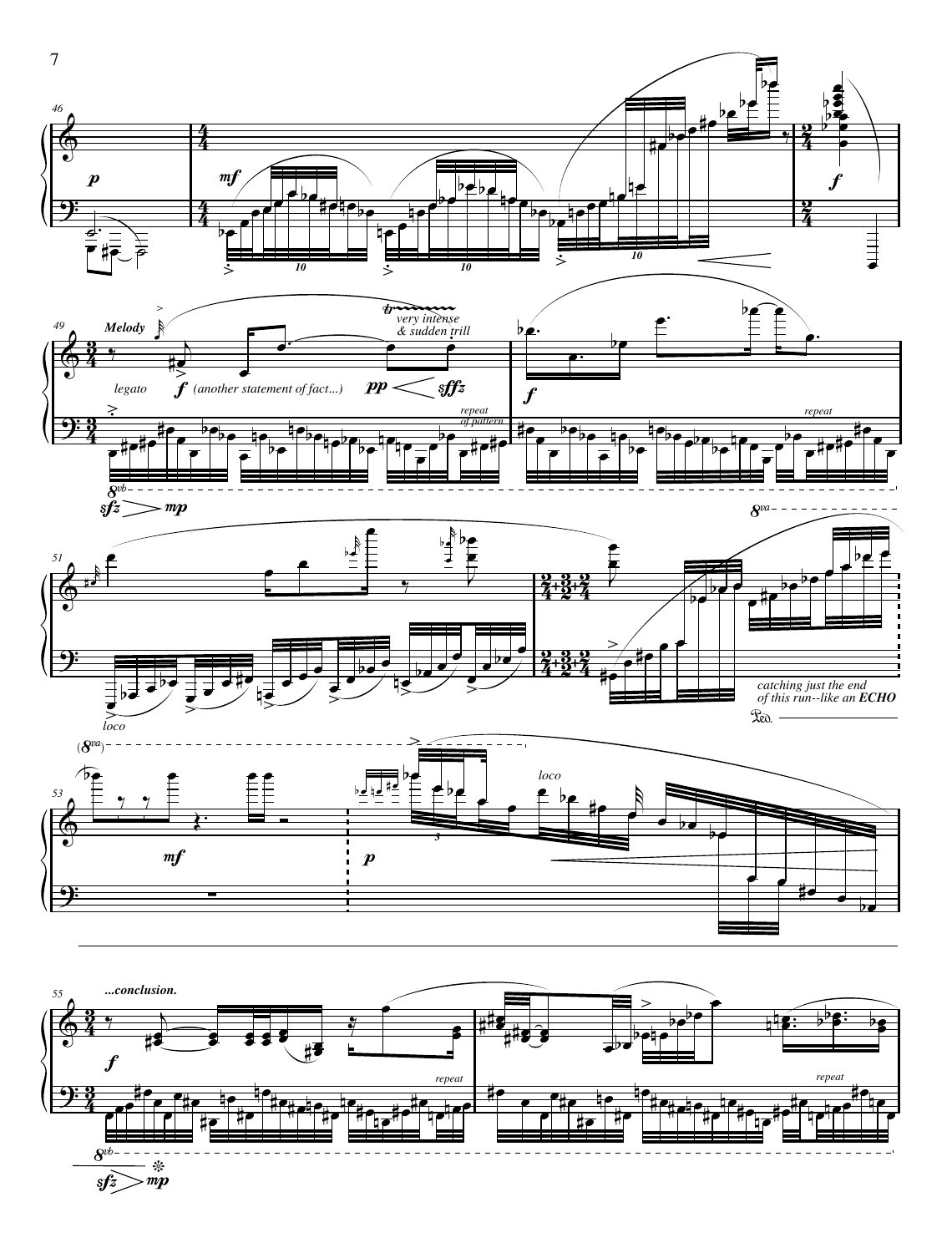







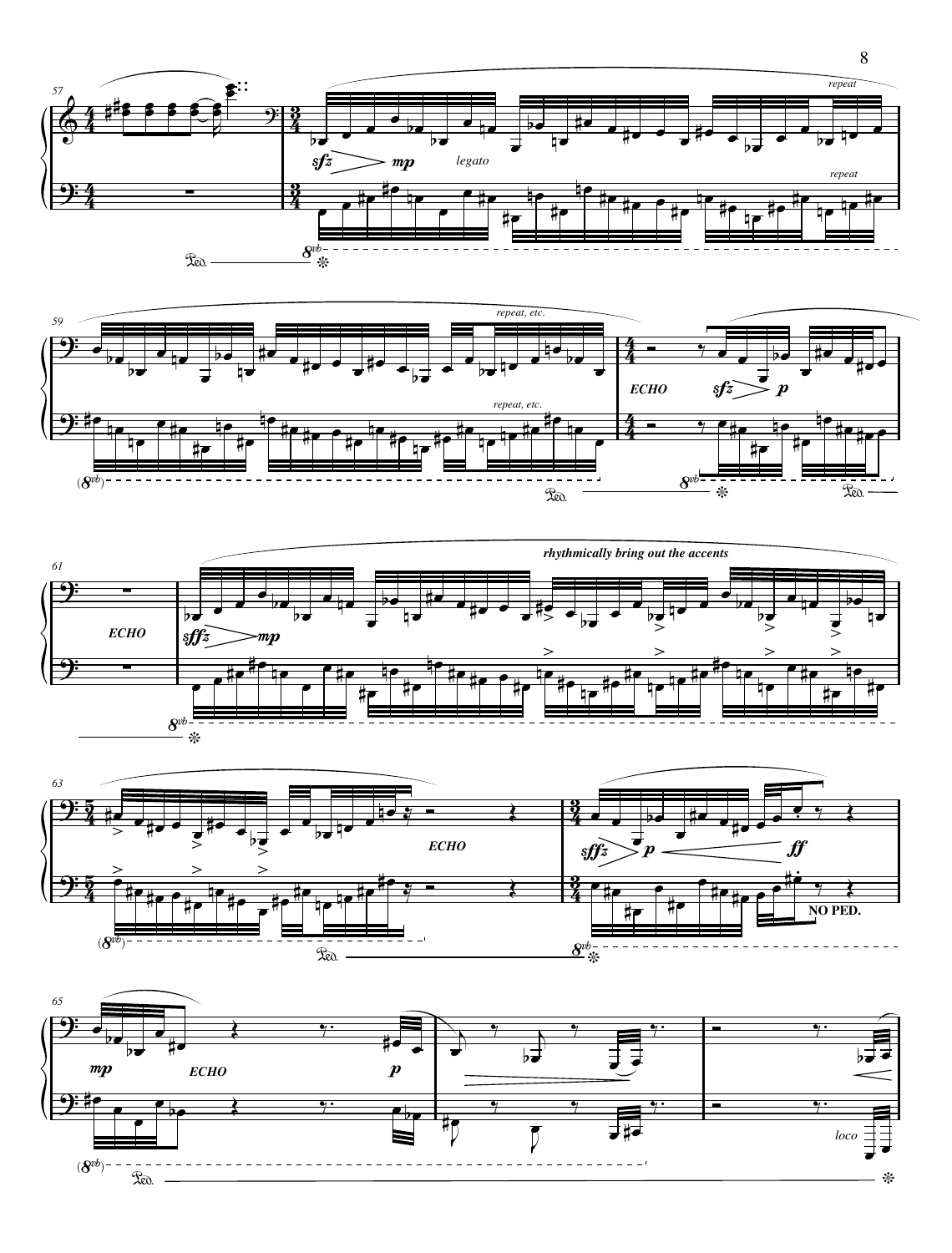









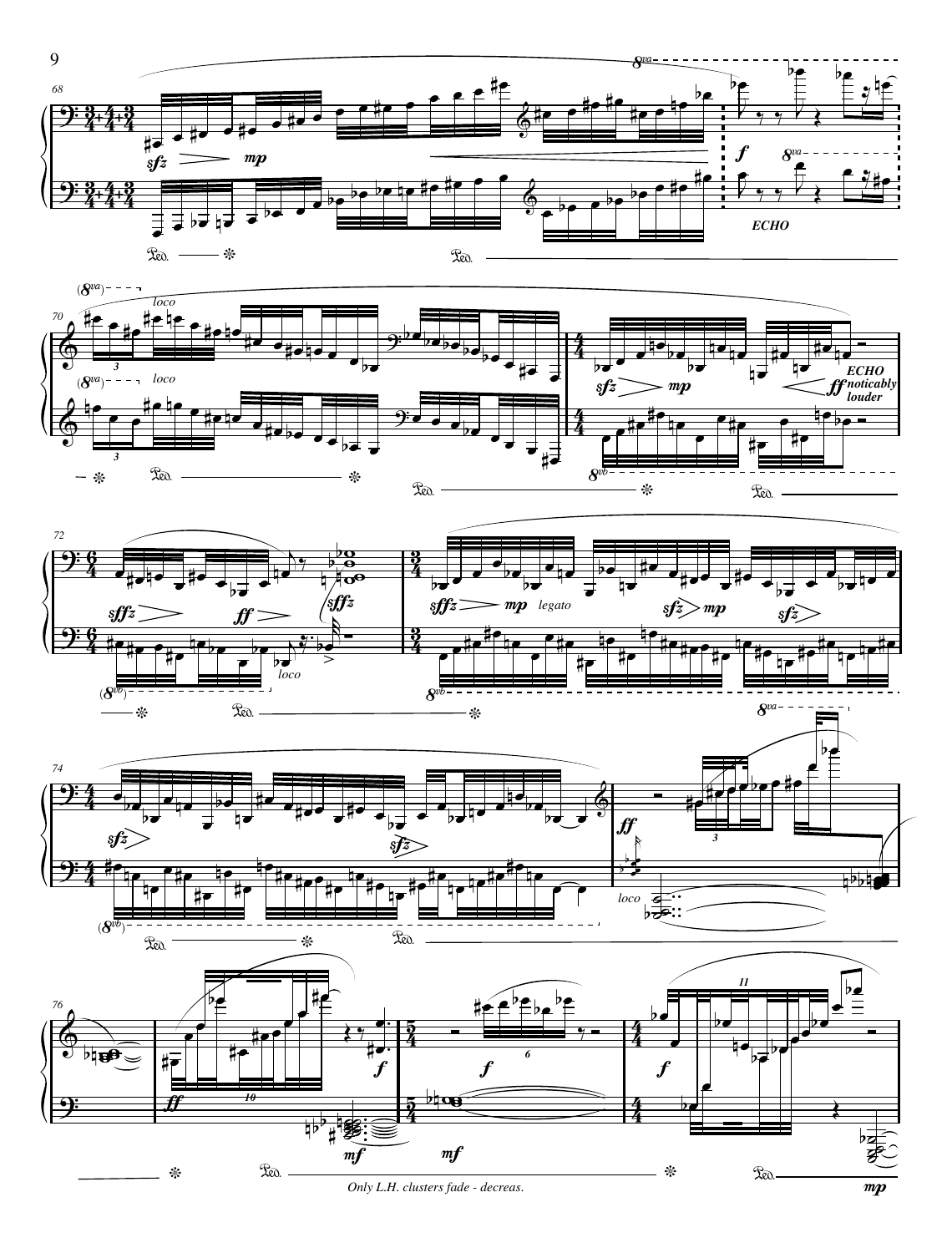







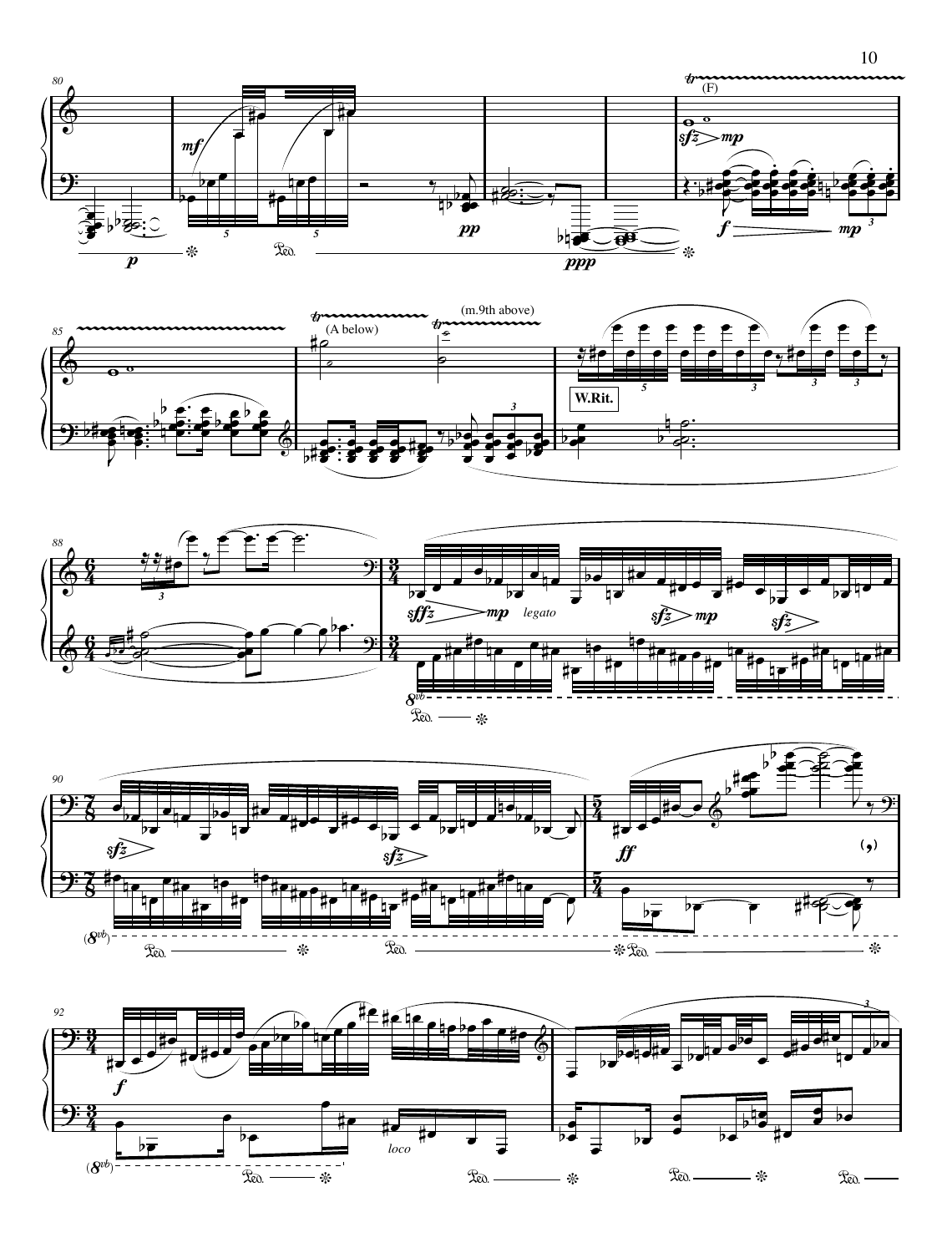







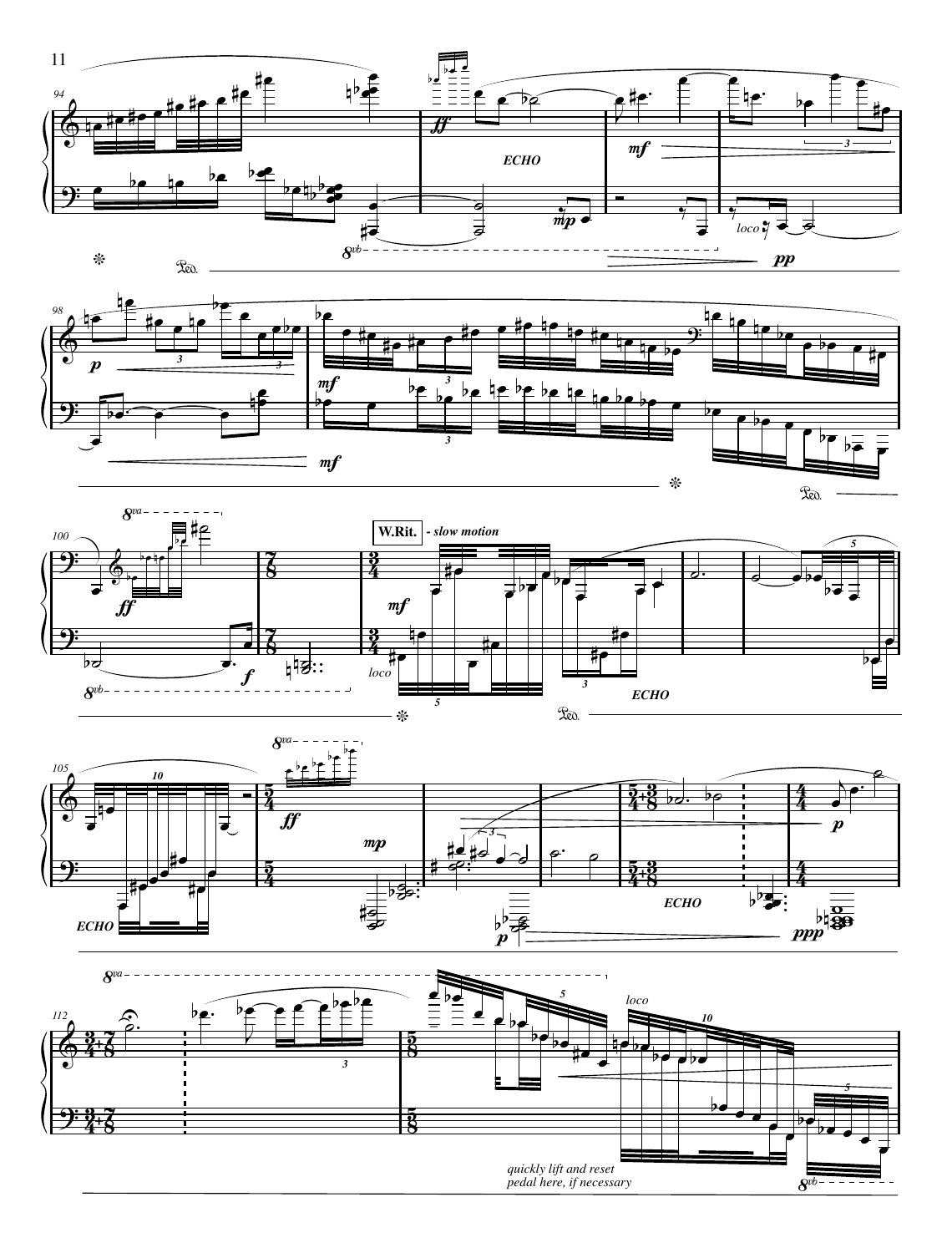







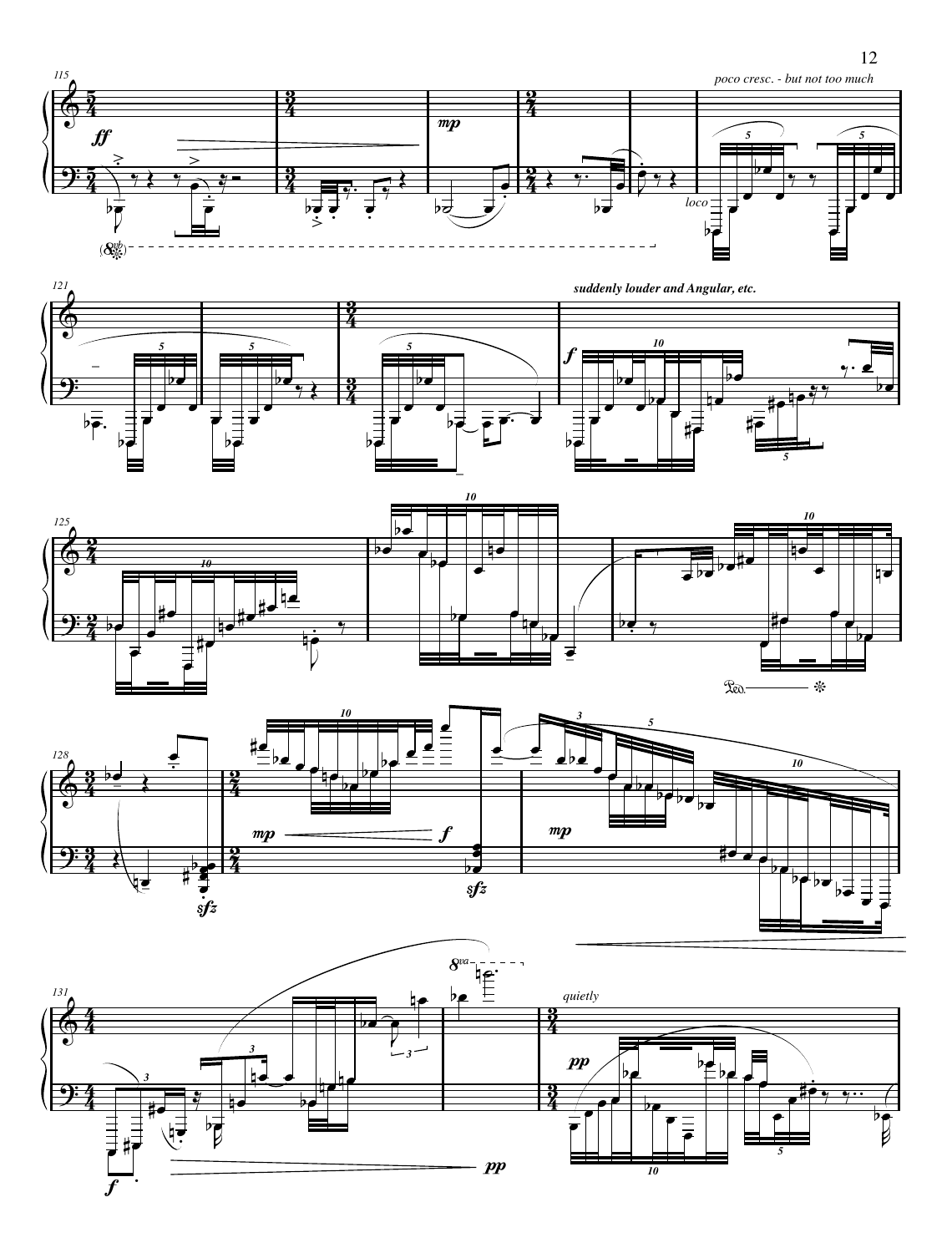